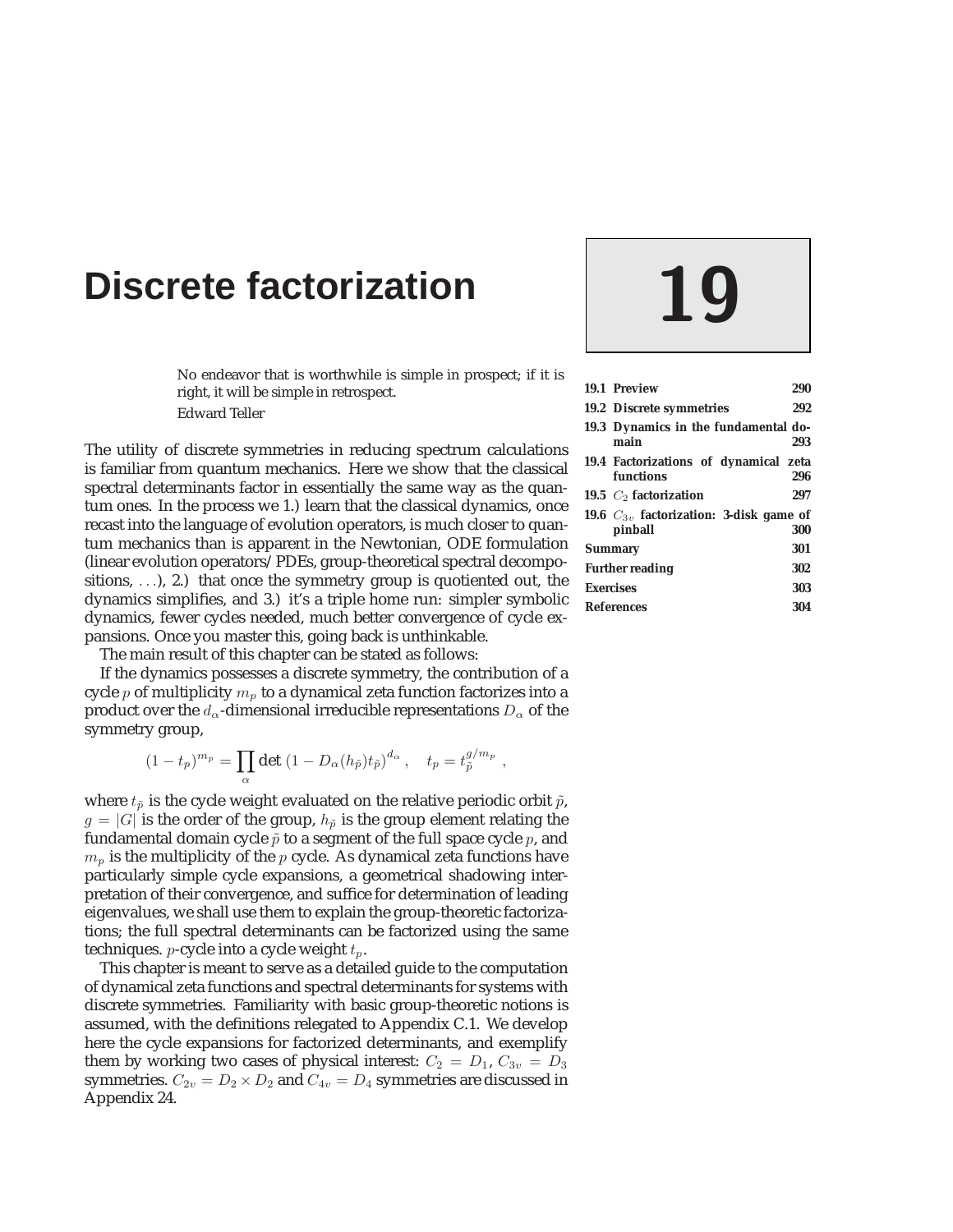### **19.1 Preview**

As we saw in Chapter 9, discrete symmetries relate classes of periodic orbits and reduce dynamics to a fundamental domain. Such symmetries simplify and improve the cycle expansions in a rather beautiful way; in classical dynamics, just as in quantum mechanics, the symmetrized subspaces can be probed by linear operators of different symmetries. If a linear operator commutes with the symmetry, it can be block-diagonalized, and, as we shall now show, the associated spectral determinants and dynamical zeta functions factorize.

#### **19.1.1 Reflection symmetric 1-d maps**

Consider f, a map on the interval with reflection symmetry  $f(-x) =$  $-f(x)$ . A simple example is the piecewise-linear sawtooth map of Fig. 9.1.

Denote the reflection operation by  $Rx = -x$ . The symmetry of the map implies that if  $\{x_n\}$  is a trajectory, than also  $\{Rx_n\}$  is a trajectory because  $Rx_{n+1} = Rf(x_n) = f(Rx_n)$ . The dynamics can be restricted to a fundamental domain, in this case to one half of the original interval; every time a trajectory leaves this interval, it can be mapped back using  $R$ . Furthermore, the evolution operator commutes with  $R$ ,  $\mathcal{L}(y, x) = \mathcal{L}(Ry, Rx)$ . R satisfies  $R^2 = e$  and can be used to decompose the state space into mutually orthogonal symmetric and antisymmetric subspaces by means of projection operators

$$
P_{A_1} = \frac{1}{2}(\mathbf{e} + R), \qquad P_{A_2} = \frac{1}{2}(\mathbf{e} - R),
$$
  
\n
$$
\mathcal{L}_{A_1}(y, x) = P_{A_1}\mathcal{L}(y, x) = \frac{1}{2}\left(\mathcal{L}(y, x) + \mathcal{L}(-y, x)\right),
$$
  
\n
$$
\mathcal{L}_{A_2}(y, x) = P_{A_2}\mathcal{L}(y, x) = \frac{1}{2}\left(\mathcal{L}(y, x) - \mathcal{L}(-y, x)\right).
$$
 (19.1)

To compute the traces of the symmetrization and antisymmetrization projection operators (19.1), we have to distinguish three kinds of cycles: asymmetric cycles a, symmetric cycles s built by repeats of irreducible segments  $\tilde{s}$ , and boundary cycles  $b$ . Now we show that the spectral determinant can be written as the product over the three kinds of cycles: det  $(1 - \mathcal{L}) = \det(1 - \mathcal{L})_a \det(1 - \mathcal{L})_{\tilde{s}} \det(1 - \mathcal{L})_b.$ 

**Asymmetric cycles:** A periodic orbits is not symmetric if  $\{x_a\} \cap \{Rx_a\} =$  $\emptyset$ , where  $\{x_a\}$  is the set of periodic points belonging to the cycle a. Thus R generates a second orbit with the same number of points and the same stability properties. Both orbits give the same contribution to the first term and no contribution to the second term in (19.1); as they are degenerate, the prefactor  $1/2$  cancels. Resuming as in the derivation of (17.15) we find that asymmetric orbits yield the same contribution to the symmetric and the antisymmetric subspaces:

$$
\det (1 - \mathcal{L}_{\pm})_a = \prod_a \prod_{k=0}^{\infty} \left(1 - \frac{t_a}{\Lambda_a^k}\right), \quad t_a = \frac{z^{n_a}}{|\Lambda_a|}.
$$

symm - 15sep2007 ChaosBook.org version11.9.2, Aug 21 2007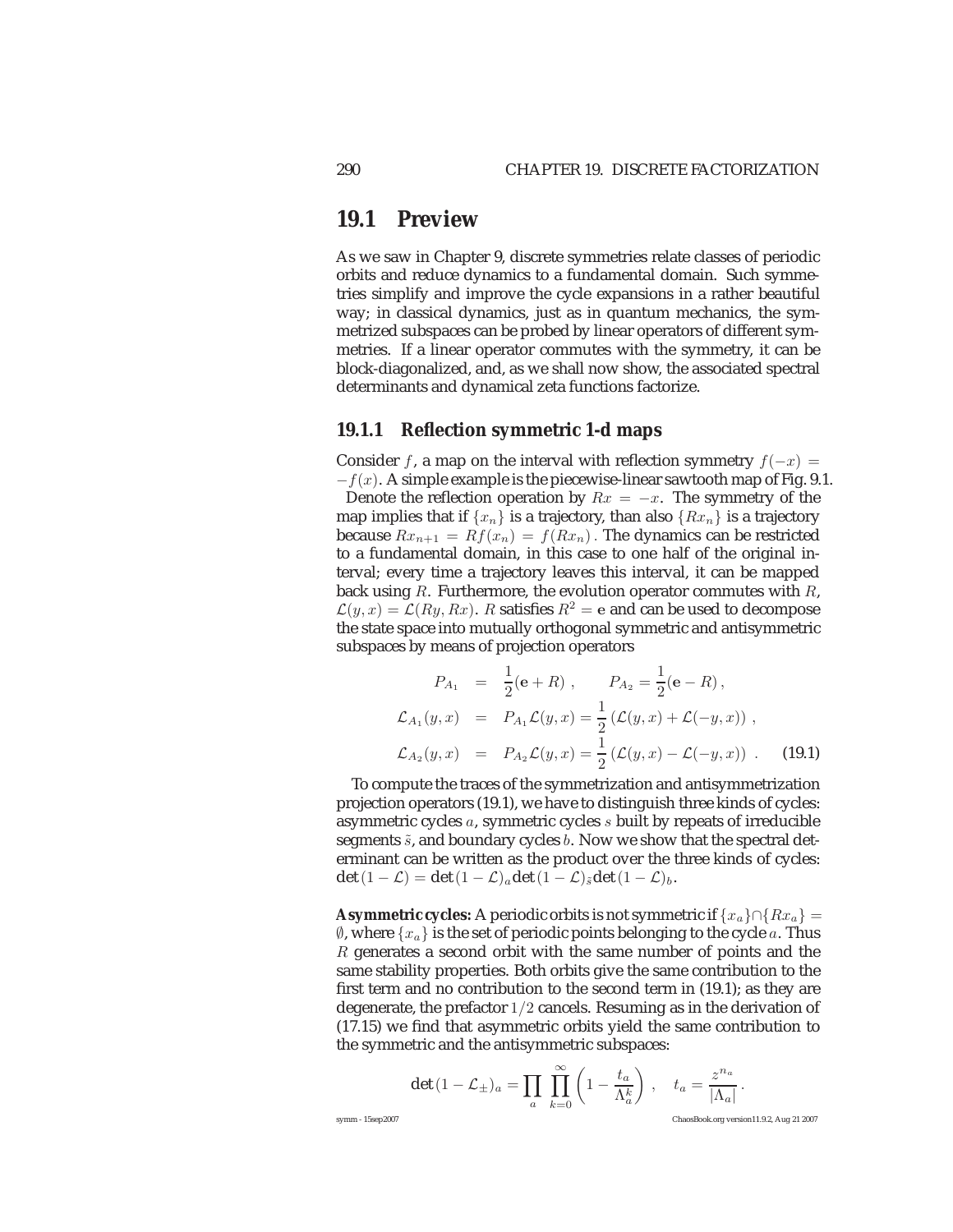**Symmetric cycles:** A cycle s is reflection symmetric if operating with R on the set of cycle points reproduces the set. The period of a symmetric cycle is always even ( $n_s = 2n_{\tilde{s}}$ ) and the mirror image of the  $x_s$  cycle point is reached by traversing the irreducible segment  $\tilde{s}$  of length  $n_{\tilde{s}}$ ,  $f^{n_{\tilde{s}}}(x_s) = Rx_s$ .  $\delta(x - f^n(x))$  picks up  $2n_{\tilde{s}}$  contributions for every even traversal,  $n = rn_{\tilde{s}}, r$  even, and  $\delta(x + f^{n}(x))$  for every odd traversal,  $n = rn<sub>5</sub>$ , r odd. Absorb the group-theoretic prefactor in the stability eigenvalue by defining the stability computed for a segment of length  $n_{\tilde{s}},$ 

$$
\Lambda_{\tilde{s}} = -\left. \frac{\partial f^{n_{\tilde{s}}}(x)}{\partial x} \right|_{x=x_s}
$$

.

Restricting the integration to the infinitesimal neighborhood  $\mathcal{M}_s$  of the s cycle, we obtain the contribution to tr $\mathcal{L}_\pm^n$ :

$$
z^{n}\text{tr }\mathcal{L}_{\pm}^{n} \rightarrow \int_{\mathcal{M}_{s}} dx \, z^{n} \, \frac{1}{2} \left( \delta(x - f^{n}(x)) \pm \delta(x + f^{n}(x)) \right)
$$

$$
= n_{\tilde{s}} \left( \sum_{r=2}^{\text{even}} \delta_{n, rn_{\tilde{s}}} \frac{t_{\tilde{s}}^{r}}{1 - 1/\Lambda_{\tilde{s}}^{r}} \pm \sum_{r=1}^{\text{odd}} \delta_{n, rn_{\tilde{s}}} \frac{t_{\tilde{s}}^{r}}{1 - 1/\Lambda_{\tilde{s}}^{r}} \right)
$$

$$
= n_{\tilde{s}} \sum_{r=1}^{\infty} \delta_{n, rn_{\tilde{s}}} \frac{(\pm t_{\tilde{s}})^{r}}{1 - 1/\Lambda_{\tilde{s}}^{r}}.
$$

Substituting all symmetric cycles s into det( $1 - \mathcal{L}_{\pm}$ ) and resuming we obtain:

$$
\det(1 - \mathcal{L}_{\pm})_{\tilde{s}} = \prod_{\tilde{s}} \prod_{k=0}^{\infty} \left(1 \mp \frac{t_{\tilde{s}}}{\Lambda_{\tilde{s}}^k}\right)
$$

**Boundary cycles:** In the example at hand there is only one cycle which is neither symmetric nor antisymmetric, but lies on the boundary of the fundamental domain, the fixed point at the origin. Such cycle contributes simultaneously to both  $\delta(x - f^n(x))$  and  $\delta(x + f^n(x))$ :

$$
z^{n}\text{tr }\mathcal{L}_{\pm}^{n} \rightarrow \int_{\mathcal{M}_{b}} dx \, z^{n} \frac{1}{2} \left( \delta(x - f^{n}(x)) \pm \delta(x + f^{n}(x)) \right)
$$

$$
= \sum_{r=1}^{\infty} \delta_{n,r} t_{b}^{r} \frac{1}{2} \left( \frac{1}{1 - 1/\Lambda_{b}^{r}} \pm \frac{1}{1 + 1/\Lambda_{b}^{r}} \right)
$$

$$
z^{n}\text{tr }\mathcal{L}_{+}^{n} \rightarrow \sum_{r=1}^{\infty} \delta_{n,r} \frac{t_{b}^{r}}{1 - 1/\Lambda_{b}^{2r}}; \qquad z^{n}\text{tr }\mathcal{L}_{-}^{n} \rightarrow \sum_{r=1}^{\infty} \delta_{n,r} \frac{1}{\Lambda_{b}^{r}} \frac{t_{b}^{r}}{1 - 1/\Lambda_{b}^{2r}}.
$$

Boundary orbit contributions to the factorized spectral determinants follow by resummation:

$$
\det\, (1-{\mathcal L}_+)_b = \prod_{k=0}^\infty \left(1-\frac{t_b}{\Lambda_b^{2k}}\right)\,, \qquad \det\, (1-{\mathcal L}_-)_b = \prod_{k=0}^\infty \left(1-\frac{t_b}{\Lambda_b^{2k+1}}\right)
$$

Only the even derivatives contribute to the symmetric subspace, and only the odd ones to the antisymmetric subspace, because the orbit lies on the boundary.

ChaosBook.org version11.9.2, Aug 21 2007 symm - 15sep2007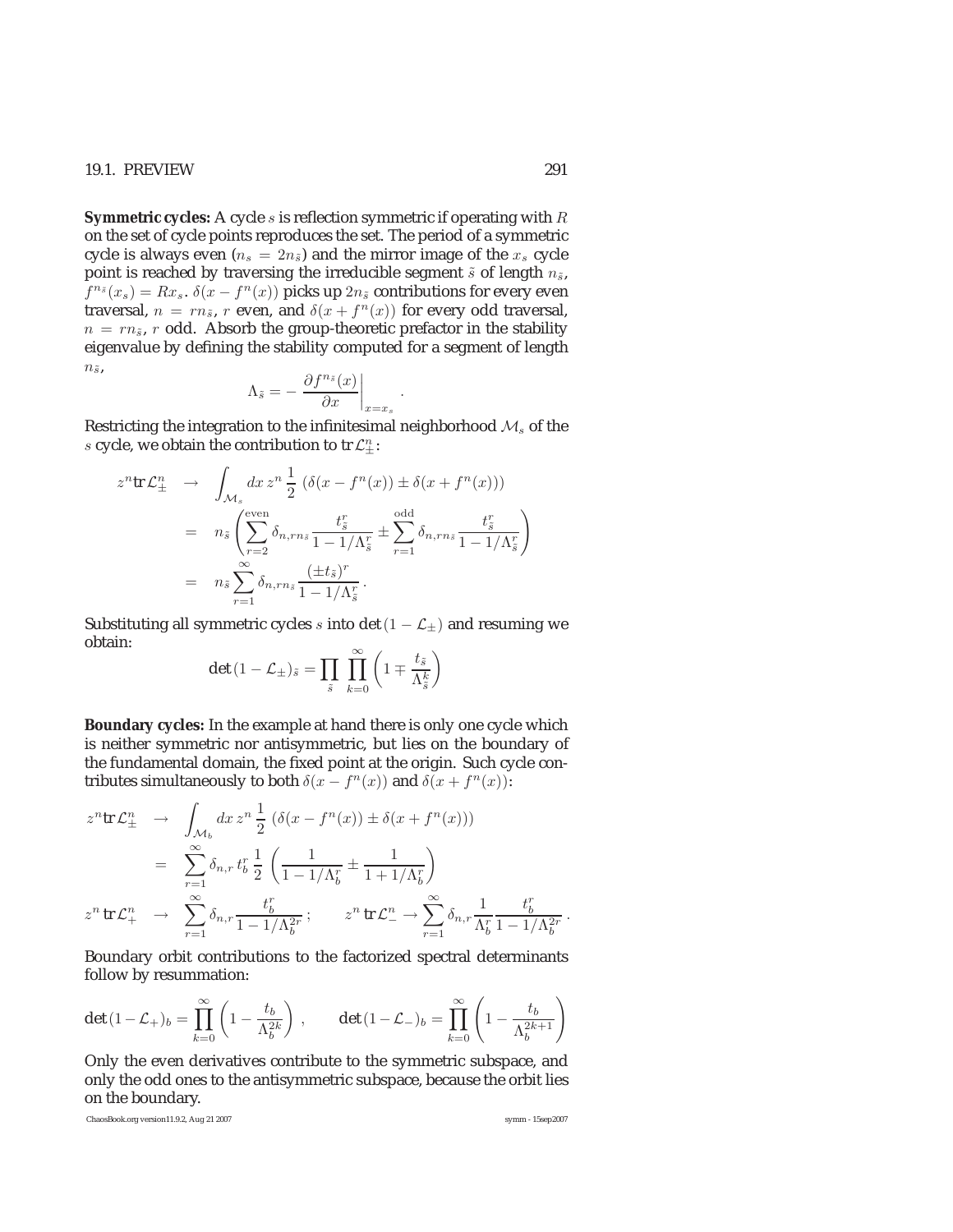Finally, the symmetry reduced spectral determinants follow by collecting the above results:

$$
F_{+}(z) = \prod_{a} \prod_{k=0}^{\infty} \left(1 - \frac{t_{a}}{\Lambda_{a}^{k}}\right) \prod_{\tilde{s}} \prod_{k=0}^{\infty} \left(1 - \frac{t_{\tilde{s}}}{\Lambda_{\tilde{s}}^{k}}\right) \prod_{k=0}^{\infty} \left(1 - \frac{t_{b}}{\Lambda_{b}^{2k}}\right)
$$

$$
F_{-}(z) = \prod_{a} \prod_{k=0}^{\infty} \left(1 - \frac{t_{a}}{\Lambda_{a}^{k}}\right) \prod_{\tilde{s}} \prod_{k=0}^{\infty} \left(1 + \frac{t_{\tilde{s}}}{\Lambda_{\tilde{s}}^{k}}\right) \prod_{k=0}^{\infty} \left(1 - \frac{t_{b}}{\Lambda_{b}^{2k+1}}\right)
$$
(19.2)

We shall work out the symbolic dynamics of such reflection symmetric systems in some detail in Section 19.5. As reflection symmetry is essentially the only discrete symmetry that a map of the interval can have, this example completes the group-theoretic factorization of determinants and zeta functions for 1-d maps. We now turn to discussion  $\left| \frac{5}{4} \right|$  19.1, page 303 of the general case.

### **19.2 Discrete symmetries**

A dynamical system is invariant under a symmetry group  $G = \{e, g_2, \ldots, g_{|G|}\}\$ if the equations of motion are invariant under all symmetries  $g \in G$ . For a map  $x_{n+1} = f(x_n)$  and the evolution operator  $\mathcal{L}(y, x)$  defined by (15.23) this means

$$
f(x) = \mathbf{g}^{-1} f(\mathbf{g} x)
$$
  
\n
$$
\mathcal{L}(y, x) = \mathcal{L}(\mathbf{g} y, \mathbf{g} x).
$$
 (19.3)

Bold face letters for group elements indicate a suitable representation on state space. For example, if a 2-dimensional map has the symmetry  $x_1 \rightarrow -x_1, x_2 \rightarrow -x_2$ , the symmetry group G consists of the identity and C, a rotation by  $\pi$  around the origin. The map f must then commute with rotations by  $\pi$ ,  $f(Rx) = \mathbf{C}f(x)$ , with R given by the  $[2 \times 2]$ matrix

$$
R = \left(\begin{array}{cc} -1 & 0\\ 0 & -1 \end{array}\right). \tag{19.4}
$$

R satisfies  $R^2 = e$  and can be used to decompose the state space into mutually orthogonal symmetric and antisymmetric subspaces by means of projection operators (19.1). More generally the projection operator onto the  $\alpha$  irreducible subspace of dimension  $d_{\alpha}$  is given by  $P_{\alpha}$  =  $\left(\frac{d_{\alpha}}{|G|}\right) \sum \chi_{\alpha}(h)h^{-1}$ , where  $\chi_{\alpha}(h) = \text{tr } D_{\alpha}(h)$  are the group characters, and the transfer operator  $\mathcal L$  splits into a sum of inequivalent irreducible subspace contributions  $\sum_{\alpha} \text{tr}\, \mathcal{L}_{\alpha}$ ,

$$
\mathcal{L}_{\alpha}(y,x) = \frac{d_{\alpha}}{|G|} \sum_{h \in G} \chi_{\alpha}(h) \mathcal{L}(\mathbf{h}^{-1}y,x) .
$$
 (19.5)

The prefactor  $d_{\alpha}$  in the above reflects the fact that a  $d_{\alpha}$ -dimensional representation occurs  $d_{\alpha}$  times.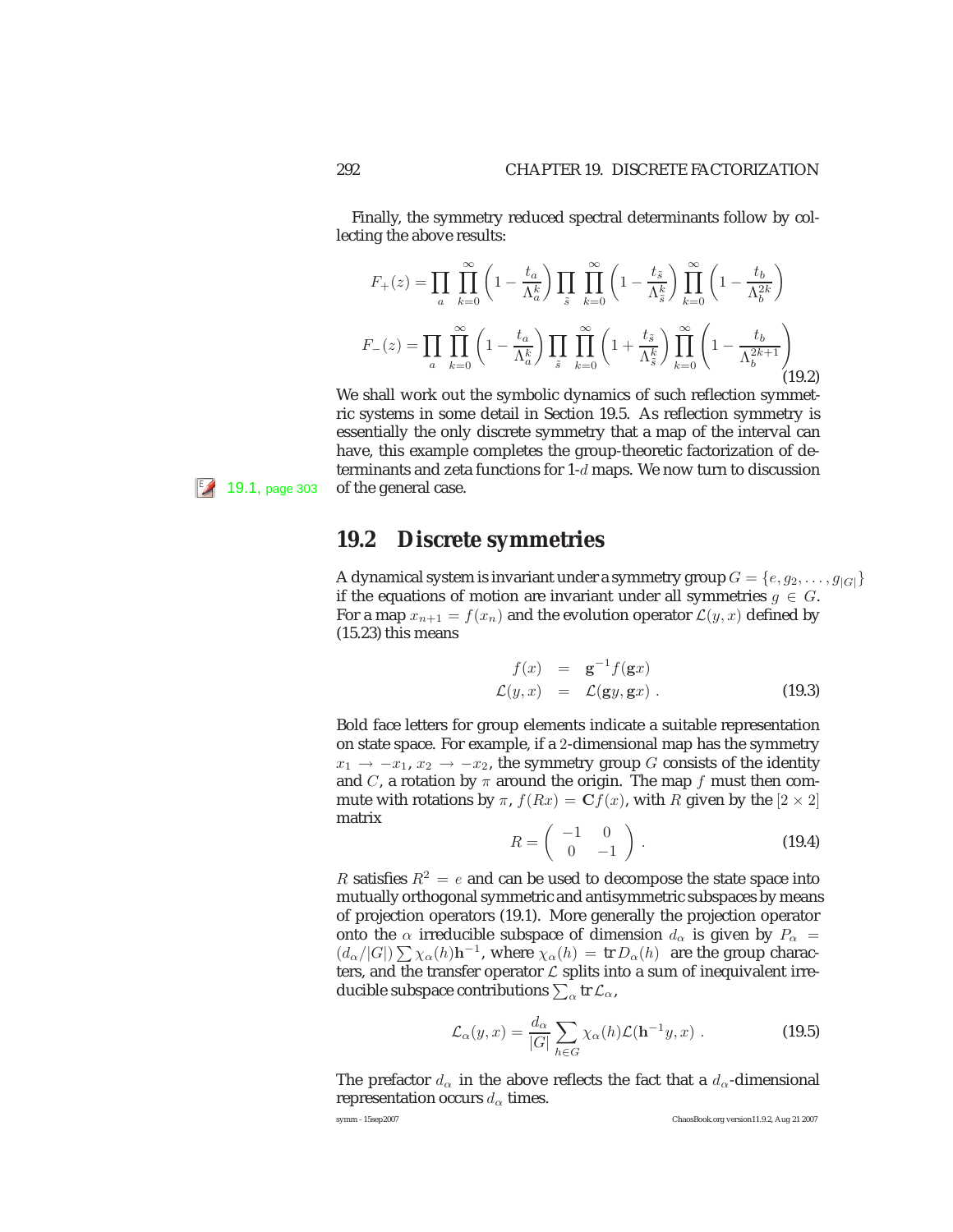#### **19.2.1 Cycle degeneracies**

Taking into account these degeneracies, the Euler product (17.15) takes the form

$$
\prod_{p} (1 - t_p) = \prod_{\hat{p}} (1 - t_{\hat{p}})^{m_{\hat{p}}}.
$$
\n(19.6)

The Euler product (17.15) for the  $C_{3v}$  symmetric 3-disk problem is given in (18.36).

### **19.3 Dynamics in the fundamental domain**

If the dynamics is invariant under a discrete symmetry, the state space  $M$  can be completely tiled by the fundamental domain  $M$  and its images  $aM$ ,  $bM$ , ... under the action of the symmetry group  $G = \{e, a, b, \ldots\}$ ,

$$
M = \sum_{a \in G} M_a = \sum_{a \in G} a \tilde{M} \, .
$$

In the above example (19.4) with symmetry group  $G = \{e, C\}$ , the state space  $M = \{x_1-x_2 \text{ plane}\}\$ can be tiled by a fundamental domain  $\tilde{M} =$ {half-plane  $x_1 \geq 0$ }, and  $\overline{CM} =$  {half-plane  $x_1 \leq 0$ }, its image under rotation by  $\pi$ .

If the space M is decomposed into g tiles, a function  $\phi(x)$  over M splits into a  $g$ -dimensional vector  $\phi_a(x)$  defined by  $\phi_a(x) = \phi(x)$  if  $x \in$  $M_a$ ,  $\phi_a(x)=0$  otherwise. Let  $h = ab^{-1}$  conflicts with be the symmetry operation that maps the endpoint domain  $M_b$  into the starting point domain  $M_a$ , and let  $D(h)_{ba}$ , the left regular representation, be the  $[g \times g]$ matrix whose  $b$ ,  $a$ -th entry equals unity if  $a = hb$  and zero otherwise;  $D(h)_{ba} = \delta_{bh,a}$ . Since the symmetries act on state space as well, the operation h enters in two guises: as a  $[g \times g]$  matrix  $D(h)$  which simply permutes the domain labels, and as a  $\left[ d \times d \right]$  matrix representation **h** of a discrete symmetry operation on the d state space coordinates. For instance, in the above example (19.4)  $h \in C_2$  and  $D(h)$  can be either the identity or the interchange of the two domain labels,

$$
D(e) = \left(\begin{array}{cc} 1 & 0 \\ 0 & 1 \end{array}\right) , \quad D(C) = \left(\begin{array}{cc} 0 & 1 \\ 1 & 0 \end{array}\right) . \tag{19.7}
$$

Note that  $D(h)$  is a permutation matrix, mapping a tile  $M_a$  into a different tile  $M_{ha} \neq M_a$  if  $h \neq e$ . Consequently only  $D(e)$  has diagonal elements, and tr  $D(h) = g\delta_{h,e}$ . However, the state space transformation  $h \neq e$  leaves invariant sets of *boundary* points; for example, under reflection  $\sigma$  across a symmetry axis, the axis itself remains invariant. The boundary periodic orbits that belong to such point-wise invariant sets will require special care in  $tr \mathcal{L}$  evaluations.

One can associate to the evolution operator (15.23) a  $[g \times g]$  matrix evolution operator defined by

$$
\mathcal{L}_{ba}(y,x) = D(h)_{ba}\mathcal{L}(y,x) ,
$$

ChaosBook.org version11.9.2, Aug 21 2007 symm - 15sep2007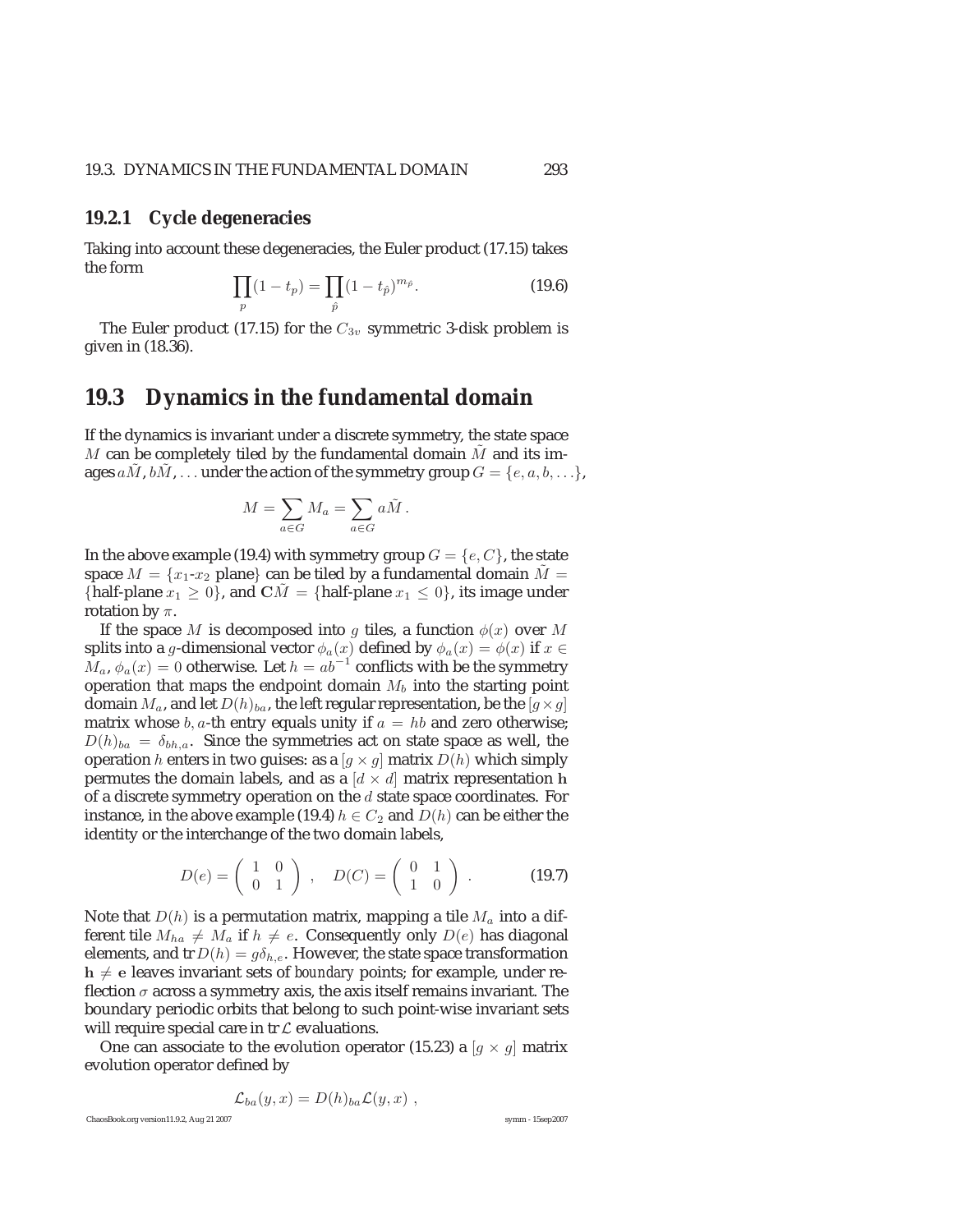if  $x \in M_a$  and  $y \in M_b$ , and zero otherwise. Now we can use the invariance condition (19.3) to move the starting point  $x$  into the fundamental domain  $x = a\tilde{x}$ ,  $\mathcal{L}(y, x) = \mathcal{L}(a^{-1}y, \tilde{x})$ , and then use the relation  $a^{-1}b = h^{-1}$  to also relate the endpoint y to its image in the fundamental domain,  $\tilde{\mathcal{L}}(\tilde{y}, \tilde{x}) := \mathcal{L}(\mathbf{h}^{-1}\tilde{y}, \tilde{x})$ . With this operator which is restricted to the fundamental domain, the global dynamics reduces to

$$
\mathcal{L}_{ba}(y,x) = D(h)_{ba}\tilde{\mathcal{L}}(\tilde{y},\tilde{x}) .
$$

While the global trajectory runs over the full space  $M$ , the restricted trajectory is brought back into the fundamental domain  $M$  any time it crosses into adjoining tiles; the two trajectories are related by the symmetry operation  $h$  which maps the global endpoint into its fundamental domain image.

Now the traces (17.3) required for the evaluation of the eigenvalues of the transfer operator can be evaluated on the fundamental domain alone

$$
\operatorname{tr} \mathcal{L} = \int_M dx \mathcal{L}(x, x) = \int_{\tilde{M}} d\tilde{x} \sum_h \operatorname{tr} D(h) \mathcal{L}(\mathbf{h}^{-1}\tilde{x}, \tilde{x}) \tag{19.8}
$$

The fundamental domain integral  $\int d\tilde{x} \mathcal{L}(\mathbf{h}^{-1}\tilde{x}, \tilde{x})$  picks up a contribution from every global cycle (for which  $h = e$ ), but it also picks up contributions from shorter segments of global cycles. The permutation matrix  $D(h)$  guarantees by the identity tr  $D(h)=0, h \neq e$ , that only those repeats of the fundamental domain cycles  $\tilde{p}$  that correspond to complete global cycles  $p$  contribute. Compare, for example, the contributions of the  $\overline{12}$  and  $\overline{0}$  cycles of Fig. 11.2. tr  $D(h)\mathcal{L}$  does not get a contribution from the  $\overline{0}$  cycle, as the symmetry operation that maps the first half of the  $\overline{12}$  into the fundamental domain is a reflection, and tr  $D(\sigma)=0$ . In contrast,  $\sigma^2=e$ , tr  $D(\sigma^2)=6$  insures that the repeat of the fundamental domain fixed point  $\text{tr}(D(h)\tilde{L})^2 = 6t_0^2$ , gives the correct contribution to the global trace tr  $\mathcal{L}^2 = 3 \cdot 2t_{12}$ .

Let  $p$  be the full orbit,  $\tilde{p}$  the orbit in the fundamental domain and  $h_{\tilde{p}}$ an element of  $\mathcal{H}_p$ , the symmetry group of p. Restricting the volume integrations to the infinitesimal neighborhoods of the cycles  $p$  and  $\tilde{p}$ , respectively, and performing the standard resummations, we obtain the identity

$$
(1 - t_p)^{m_p} = \det (1 - D(h_{\tilde{p}}) t_{\tilde{p}}) , \qquad (19.9)
$$

valid cycle by cycle in the Euler products (17.15) for det( $1 - \mathcal{L}$ ). Here "det" refers to the [ $g \times g$ ] matrix representation  $D(h_{\tilde{p}})$ ; as we shall see, this determinant can be evaluated in terms of standard characters, and no explicit representation of  $D(h_{\tilde{p}})$  is needed. Finally, if a cycle p is invariant under the symmetry subgroup  $\mathcal{H}_p \subseteq G$  of order  $h_p,$  its weight can be written as a repetition of a fundamental domain cycle

$$
t_p = t_p^{h_p} \tag{19.10}
$$

computed on the irreducible segment that corresponds to a fundamental domain cycle. For example, in Fig. **??** we see by inspection that  $t_{12} = t_0^2$  and  $t_{123} = t_1^3$ . symm - 15sep2007 ChaosBook.org version11.9.2, Aug 21 2007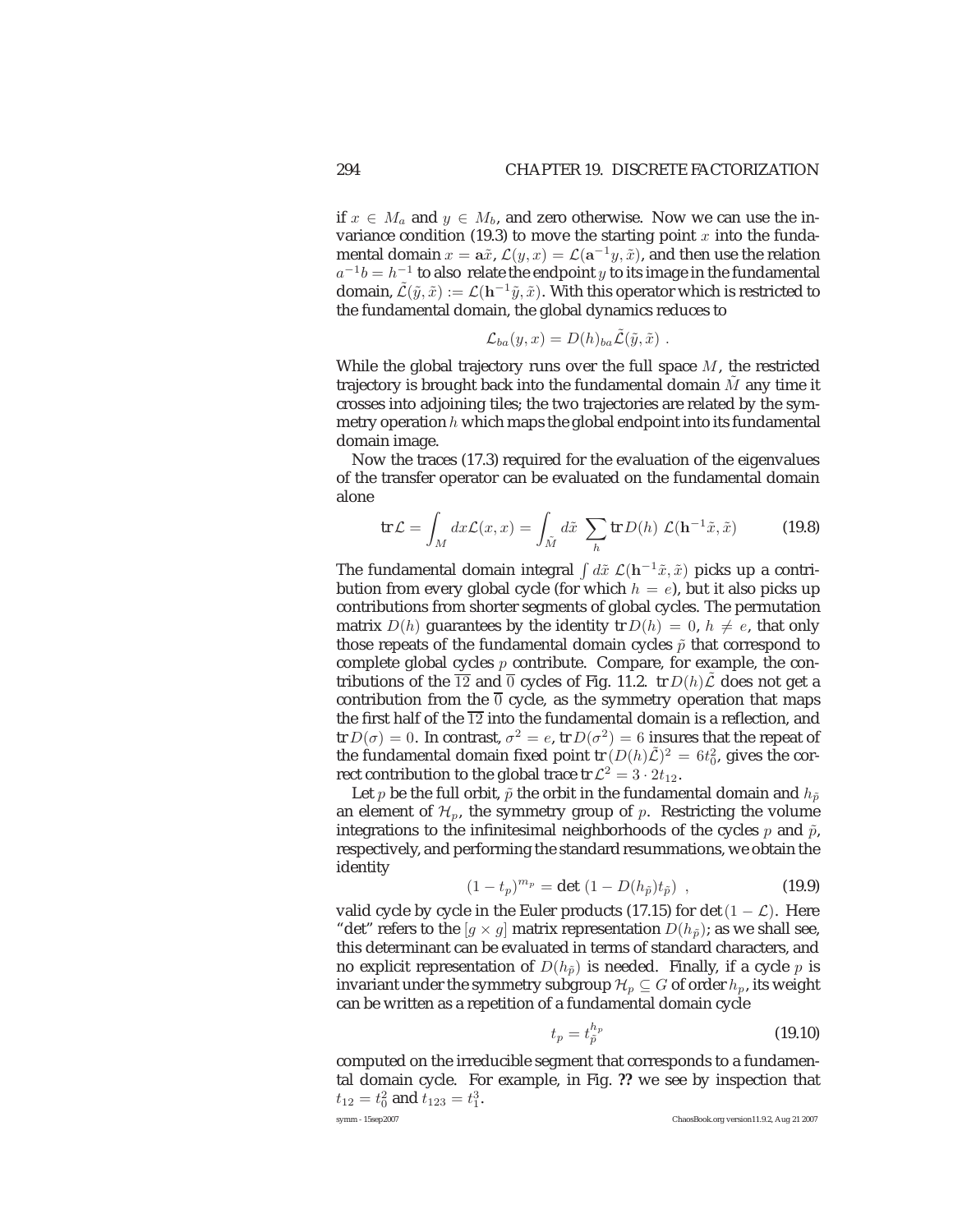#### **19.3.1 Boundary orbits**

Before we can turn to a presentation of the factorizations of dynamical zeta functions for the different symmetries we have to discuss an effect that arises for orbits that run on a symmetry line that borders a fundamental domain. In our 3-disk example, no such orbits are possible, but they exist in other systems, such as in the bounded region of the Hénon-Heiles potential and in 1-d maps. For the symmetrical 4-disk billiard, there are in principle two kinds of such orbits, one kind bouncing back and forth between two diagonally opposed disks and the other kind moving along the other axis of reflection symmetry; the latter exists for bounded systems only. While there are typically very few boundary orbits, they tend to be among the shortest orbits, and their neglect can seriously degrade the convergence of cycle expansions, as those are dominated by the shortest cycles.

While such orbits are invariant under some symmetry operations, their neighborhoods are not. This affects the stability matrix  $M_p$  of the linearization perpendicular to the orbit and thus the eigenvalues. Typically, *e.g.* if the symmetry is a reflection, some eigenvalues of  $M_p$ change sign. This means that instead of a weight  $1/\text{det}(1 - M_p)$  as for a regular orbit, boundary cycles also pick up contributions of form  $1/\text{det}(1 - hM_p)$ , where h is a symmetry operation that leaves the orbit pointwise invariant; see for example Section 19.1.1.

Consequences for the dynamical zeta function factorizations are that sometimes a boundary orbit does not contribute. A derivation of a dynamical zeta function (17.15) from a determinant like (17.9) usually starts with an expansion of the determinants of the Jacobian. The leading order terms just contain the product of the expanding eigenvalues and lead to the dynamical zeta function (17.15). Next to leading order terms contain products of expanding and contracting eigenvalues and are sensitive to their signs. Clearly, the weights  $t_p$  in the dynamical zeta function will then be affected by reflections in the Poincaré surface of section perpendicular to the orbit. In all our applications it was possible to implement these effects by the following simple prescription.

If an orbit is invariant under a little group  $\mathcal{H}_p = \{e, b_2, \dots, b_h\}$ , then the corresponding group element in (19.9) will be replaced by a projector. If the weights are insensitive to the signs of the eigenvalues, then this projector is

$$
g_p = \frac{1}{h} \sum_{i=1}^{h} b_i \,. \tag{19.11}
$$

In the cases that we have considered, the change of sign may be taken into account by defining a sign function  $\epsilon_p(g) = \pm 1$ , with the "-" sign if the symmetry element  $g$  flips the neighborhood. Then (19.11) is replaced by

$$
g_p = \frac{1}{h} \sum_{i=1}^{h} \epsilon(b_i) b_i.
$$
 (19.12)

We have illustrated the above in Section 19.1.1 by working out the full ChaosBook.org version11.9.2, Aug 21 2007 symm - 15sep2007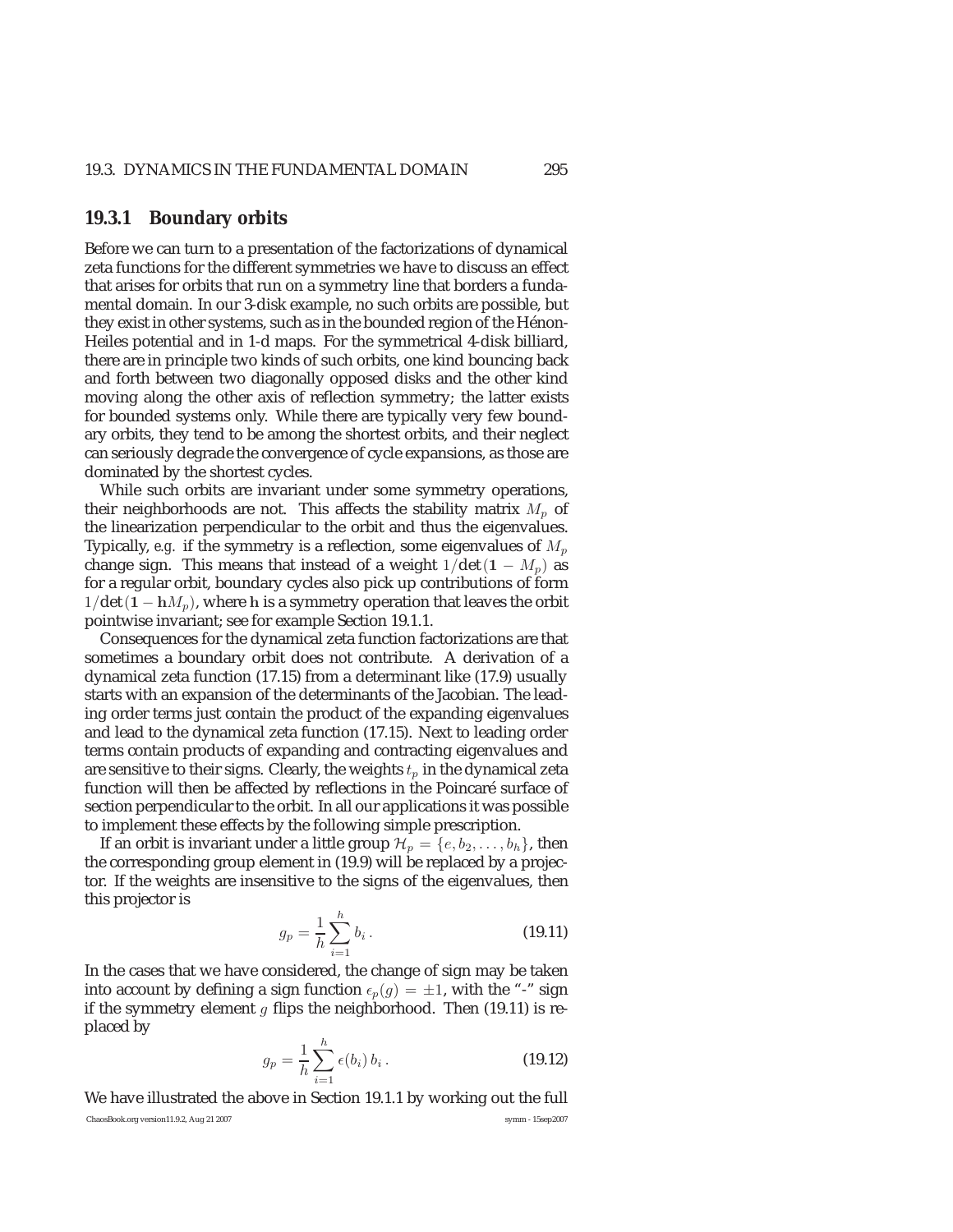factorization for the 1-dimensional reflection symmetric maps.

### **19.4 Factorizations of dynamical zeta functions**

In Chapter 9 we have shown that a discrete symmetry induces degeneracies among periodic orbits and decomposes periodic orbits into repetitions of irreducible segments; this reduction to a fundamental domain furthermore leads to a convenient symbolic dynamics compatible with the symmetry, and, most importantly, to a factorization of dynamical zeta functions. This we now develop, first in a general setting and then for specific examples.

### **19.4.1 Factorizations of dynamical dynamical zeta functions**

According to (19.9) and (19.10), the contribution of a degenerate class of global cycles (cycle p with multiplicity  $m_p = g/h_p$ ) to a dynamical zeta function is given by the corresponding fundamental domain cycle  $\tilde{p}$ :

$$
(1 - t_{\tilde{p}}^{h_p})^{g/h_p} = \det (1 - D(h_{\tilde{p}}) t_{\tilde{p}})
$$
\n(19.13)

Let  $D(h) = \bigoplus_{\alpha} d_{\alpha} D_{\alpha}(h)$  be the decomposition of the matrix representation  $D(h)$  into the  $d_{\alpha}$  dimensional irreducible representations  $\alpha$  of a finite group  $G$ . Such decompositions are block-diagonal, so the corresponding contribution to the Euler product (17.9) factorizes as

$$
\det(1 - D(h)t) = \prod_{\alpha} \det(1 - D_{\alpha}(h)t)^{d_{\alpha}}, \qquad (19.14)
$$

where now the product extends over all distinct  $d_{\alpha}$ -dimensional irreducible representations, each contributing  $d_{\alpha}$  times. For the cycle expansion purposes, it has been convenient to emphasize that the grouptheoretic factorization can be effected cycle by cycle, as in (19.13); but from the transfer operator point of view, the key observation is that the symmetry reduces the transfer operator to a block diagonal form; this block diagonalization implies that the dynamical zeta functions (17.15) factorize as

$$
\frac{1}{\zeta} = \prod_{\alpha} \frac{1}{\zeta_{\alpha}^{d_{\alpha}}}, \qquad \frac{1}{\zeta_{\alpha}} = \prod_{\tilde{p}} \det (1 - D_{\alpha}(h_{\tilde{p}}) t_{\tilde{p}}) . \tag{19.15}
$$

Determinants of d-dimensional irreducible representations can be evaluated using the expansion of determinants in terms of traces,

$$
\det (1 + M) = 1 + \operatorname{tr} M + \frac{1}{2} ((\operatorname{tr} M)^2 - \operatorname{tr} M^2)
$$
  
+ 
$$
\frac{1}{6} ((\operatorname{tr} M)^3 - 3 (\operatorname{tr} M)(\operatorname{tr} M^2) + 2 \operatorname{tr} M^3)
$$
  
+ 
$$
\cdots + \frac{1}{d!} ((\operatorname{tr} M)^d - \cdots) ,
$$
 (19.16)

symm - 15sep2007 ChaosBook.org version11.9.2, Aug 21 2007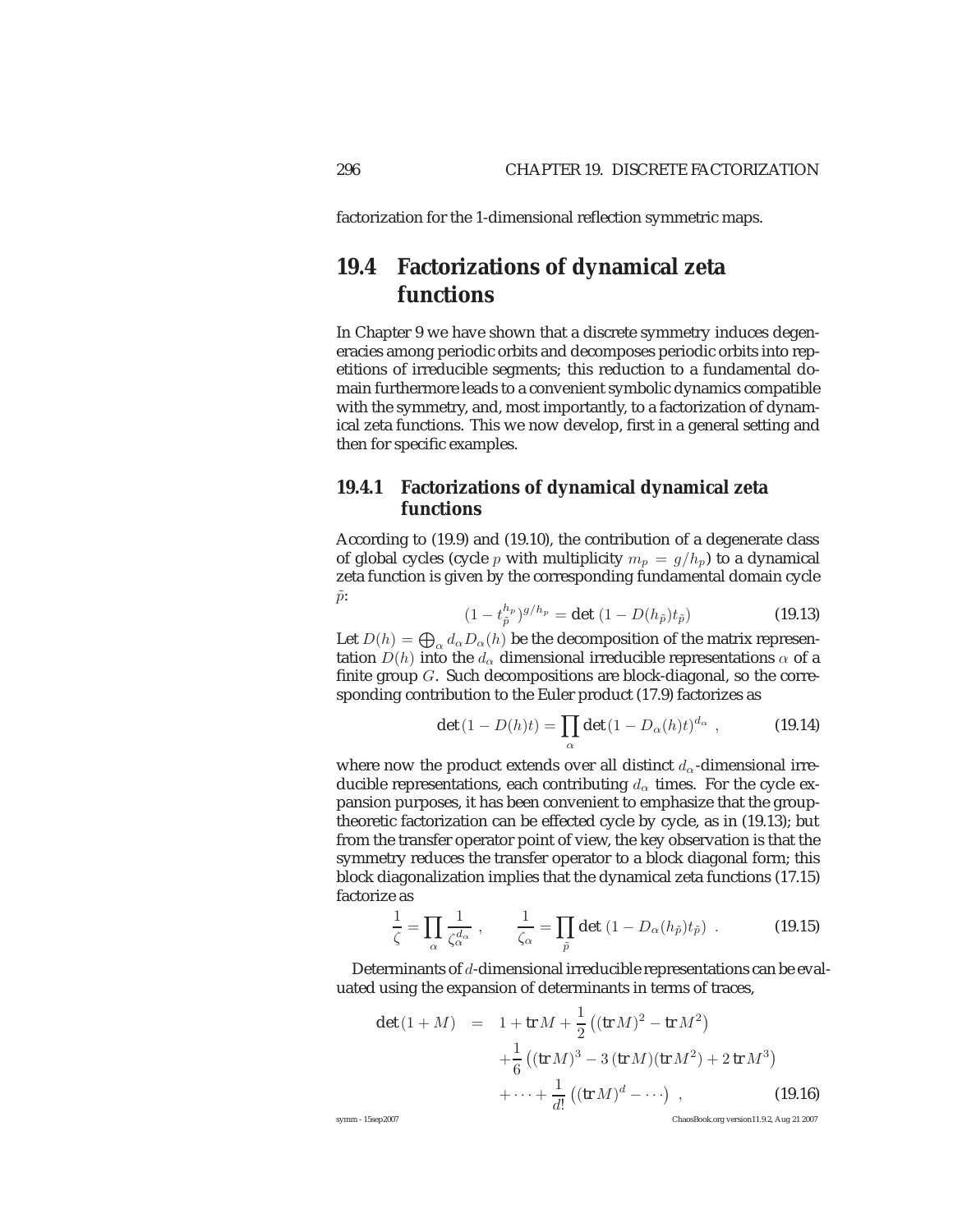#### 19.5.  $C_2$  FACTORIZATION 297

(see (**??**), for example) and each factor in (19.14) can be evaluated by looking up the characters  $\chi_{\alpha}(h) = \text{tr} D_{\alpha}(h)$  in standard tables [11]. In terms of characters, we have for the 1-dimensional representations

$$
\det(1-D_{\alpha}(h)t)=1-\chi_{\alpha}(h)t,
$$

for the 2-dimensional representations

$$
\det(1 - D_{\alpha}(h)t) = 1 - \chi_{\alpha}(h)t + \frac{1}{2} \left( \chi_{\alpha}(h)^2 - \chi_{\alpha}(h^2) \right) t^2,
$$

and so forth.

In the fully symmetric subspace tr  $D_{A_1}(h)=1$  for all orbits; hence a straightforward fundamental domain computation (with no group theory weights) always yields a part of the full spectrum. In practice this is the most interesting subspectrum, as it contains the leading eigenvalue of the transfer operator.  $\begin{bmatrix} 5/2 & 19.2, \text{ page } 303 \end{bmatrix}$ 

#### **19.4.2 Factorizations of spectral determinants**

Factorization of the full spectral determinant (17.3) proceeds in essentially the same manner as the factorization of dynamical zeta functions outlined above. By (19.5) and (19.8) the trace of the transfer operator  $\mathcal L$ splits into the sum of inequivalent irreducible subspace contributions  $\sum_\alpha \operatorname{tr}\mathcal{L}_\alpha$ , with

$$
\operatorname{tr}\mathcal{L}_{\alpha}=d_{\alpha}\sum_{h\in G}\chi_{\alpha}(h)\int_{\tilde{M}}d\tilde{x}\,\mathcal{L}(\mathbf{h}^{-1}\tilde{x},\tilde{x})\,.
$$

This leads by standard manipulations to the factorization of (17.9) into

$$
F(z) = \prod_{\alpha} F_{\alpha}(z)^{d_{\alpha}}
$$
  
\n
$$
F_{\alpha}(z) = \exp\left(-\sum_{\tilde{p}} \sum_{r=1}^{\infty} \frac{1}{r} \frac{\chi_{\alpha}(h_{\tilde{p}}^{r}) z^{n_{\tilde{p}}r}}{|\det\left(1 - \tilde{M}_{\tilde{p}}^{r}\right)|}\right), \quad (19.17)
$$

where  $M_{\tilde{p}} = h_{\tilde{p}} M_{\tilde{p}}$  is the fundamental domain Jacobian. Boundary orbits require special treatment, discussed in Section 19.3.1, with examples given in the next section as well as in the specific factorizations discussed below.

The factorizations (19.15), (19.17) are the central formulas of this chapter. We now work out the group theory factorizations of cycle expansions of dynamical zeta functions for the cases of  $C_2$  and  $C_{3v}$  symmetries. The cases of the  $C_{2v}$ ,  $C_{4v}$  symmetries are worked out in Appendix 24 below.

## **19.5** *C*<sup>2</sup> **factorization**

As the simplest example of implementing the above scheme consider the  $C_2$  symmetry. For our purposes, all that we need to know here is ChaosBook.org version11.9.2, Aug 21 2007 symm - 15sep2007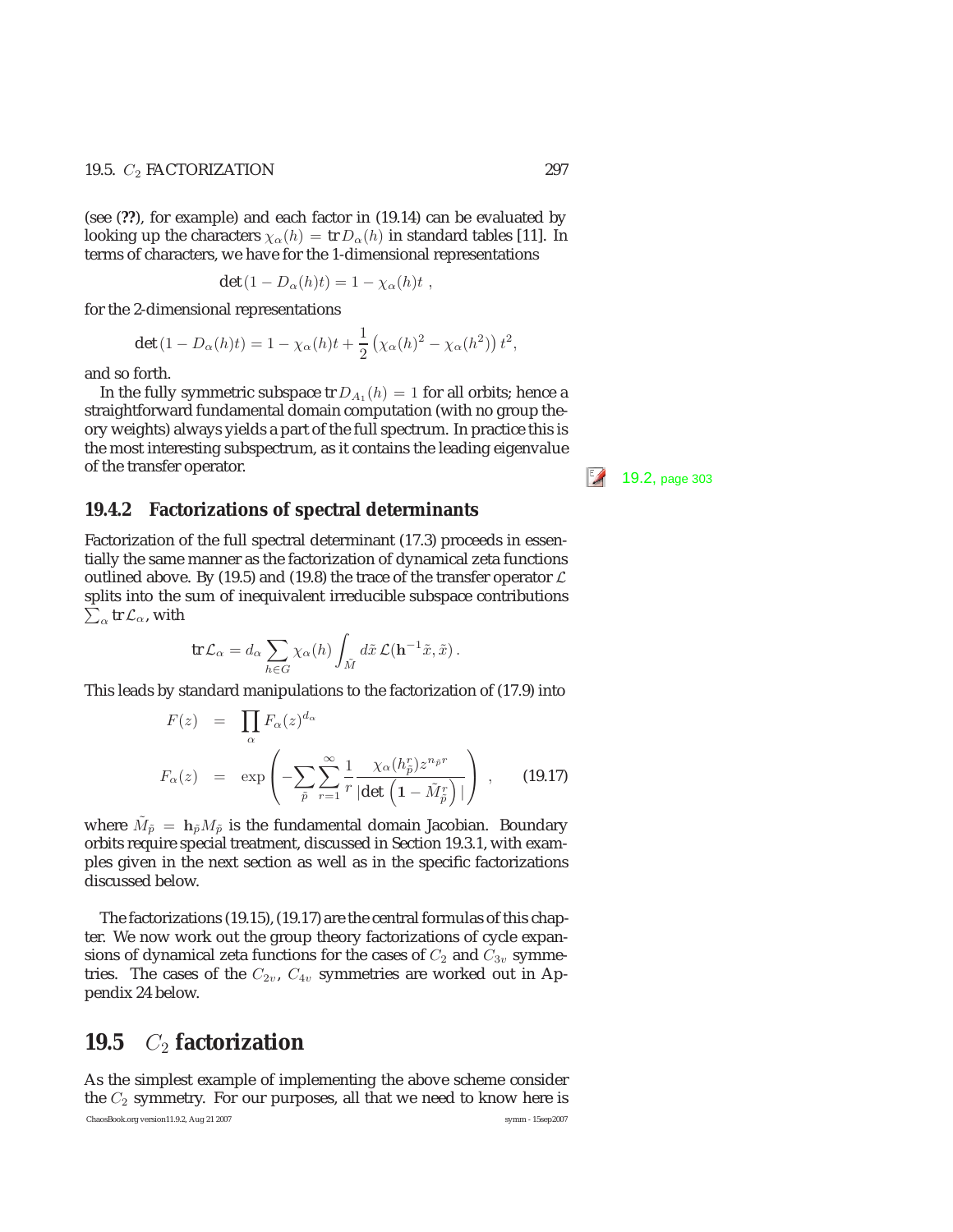that each orbit or configuration is uniquely labeled by an infinite string  $\{s_i\}, s_i = +, -$  and that the dynamics is invariant under the  $+ \leftrightarrow$ interchange, i.e., it is  $C_2$  symmetric. The  $C_2$  symmetry cycles separate into two classes, the self-dual configurations  $+-,++--,+++---,$  $+ - - + - + + -$ , …, with multiplicity  $m_p = 1$ , and the asymmetric configurations +, -, + + -, - - +, ···, with multiplicity  $m_p = 2$ . For example, as there is no absolute distinction between the "up" and the "down" spins, or the "left" or the "right" lobe,  $t_{+} = t_{-}, t_{++-} = t_{+--}$ 

The symmetry reduced labeling  $\rho_i \in \{0, 1\}$  is related to the standard  $s_i \in \{+, -\}$  Ising spin labeling by

If 
$$
s_i = s_{i-1}
$$
 then  $\rho_i = 1$   
\nIf  $s_i \neq s_{i-1}$  then  $\rho_i = 0$  (19.18)

For example,  $\overline{+} = \cdots + + + + \cdots$  maps into  $\cdots 111 \cdots = \overline{1}$  (and so does  $\overline{-}$ ),  $\overline{-+}$  =  $\cdots$  - + - +  $\cdots$  maps into  $\cdots$  000 $\cdots$  =  $\overline{0}$ ,  $\overline{-$  + + - $\cdots$  − + + − − + +  $\cdots$  maps into  $\cdots$  0101  $\cdots$  =  $\overline{01}$ , and so forth. A list of such reductions is given in Table 19.1.

Depending on the maximal symmetry group  $\mathcal{H}_p$  that leaves an orbit  $p$  invariant (see Sections 19.2 and 19.3 as well as Section 19.1.1), the contributions to the dynamical zeta function factor as

$$
\mathcal{H}_p = \{e\} : \quad (1 - t_{\tilde{p}})^2 = (1 - t_{\tilde{p}})(1 - t_{\tilde{p}}) \n\mathcal{H}_p = \{e, \sigma\} : \quad (1 - t_{\tilde{p}})^2 = (1 - t_{\tilde{p}})(1 + t_{\tilde{p}}) , \quad (19.19)
$$

For example:

$$
\mathcal{H}_{++-} = \{e\} : \quad (1 - t_{++-})^2 = (1 - t_{001})(1 - t_{001})
$$
\n
$$
\mathcal{H}_{+-} = \{e, \sigma\} : \quad (1 - t_{+-}) = (1 - t_0)(1 + t_0), \quad t_{+-} = t_0^2
$$

This yields two binary cycle expansions. The  $A_1$  subspace dynamical zeta function is given by the standard binary expansion (18.7). The antisymmetric  $A_2$  subspace dynamical zeta function  $\zeta_{A_2}$  differs from  $\zeta_{A_1}$  only by a minus sign for cycles with an odd number of 0's:

$$
1/\zeta_{A_2} = (1+t_0)(1-t_1)(1+t_{10})(1-t_{100})(1+t_{101})(1+t_{1000})
$$
  
\n
$$
(1-t_{1001})(1+t_{1011})(1-t_{10000})(1+t_{10001})
$$
  
\n
$$
(1+t_{10010})(1-t_{10011})(1-t_{10101})(1+t_{10111})...
$$
  
\n
$$
= 1+t_0-t_1+(t_{10}-t_1t_0)-(t_{100}-t_{10}t_0)+(t_{101}-t_{10}t_1)
$$
  
\n
$$
-(t_{1001}-t_1t_{001}-t_{101}t_0+t_{10}t_0t_1)-......
$$
 (19.20)

Note that the group theory factors do not destroy the curvature corrections (the cycles and pseudo cycles are still arranged into shadowing combinations).

If the system under consideration has a boundary orbit (*cf.* Section 19.3.1) with group-theoretic factor  $\mathbf{h}_p = (\mathbf{e} + \sigma)/2$ , the boundary orbit does not symm-15sep2007 ChaosBook.org version11.9.2, Aug 21 2007

 $19.4$ , page 303 and so on.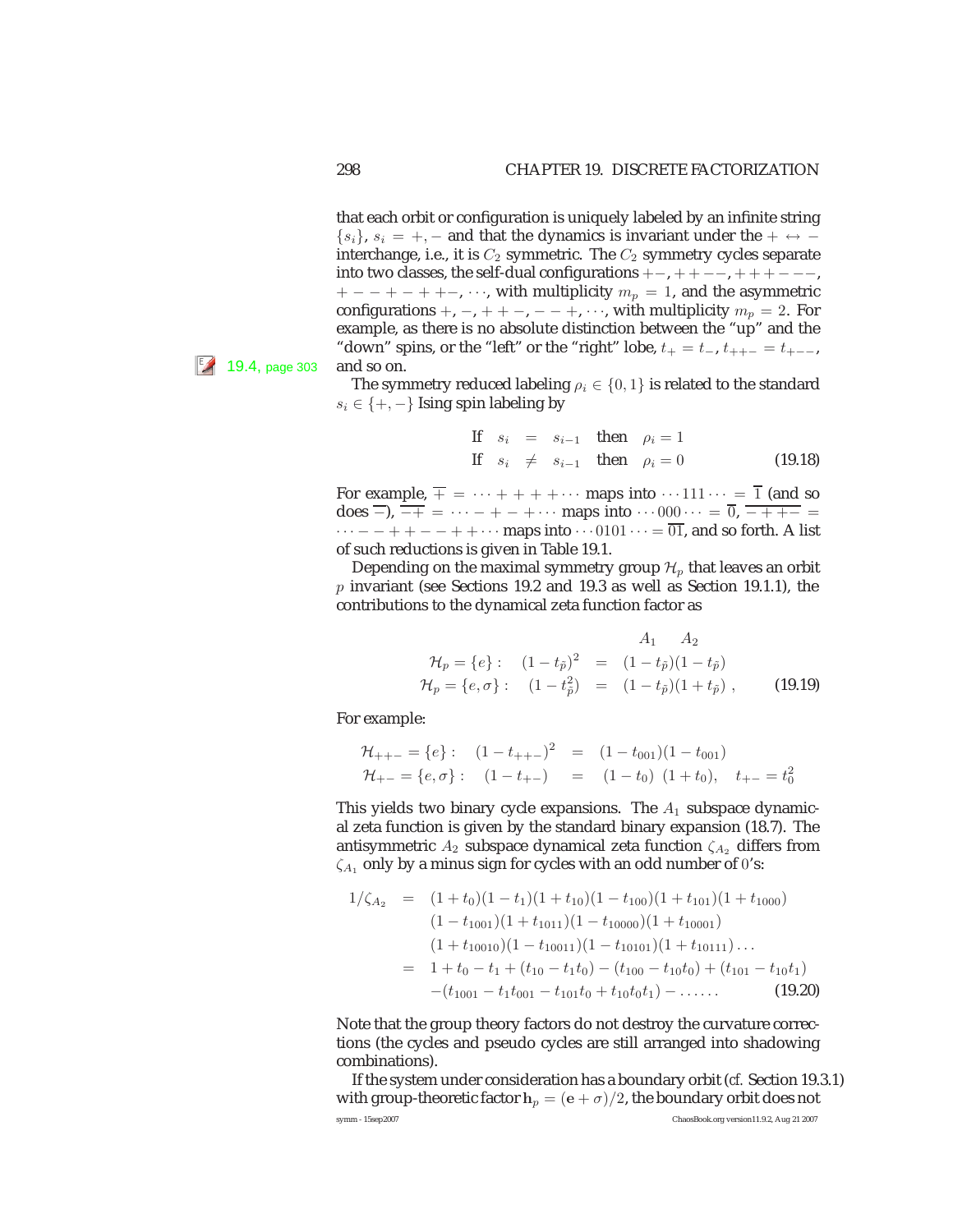| $\tilde{p}$                                        | $\mathcal{p}$                                                                                   | $m_p$                                                                |
|----------------------------------------------------|-------------------------------------------------------------------------------------------------|----------------------------------------------------------------------|
| 1<br>$\mathbf{0}$                                  | $^+$<br>$-+$                                                                                    | $\frac{2}{1}$                                                        |
| 01                                                 | $- - + +$                                                                                       | $\mathbf{1}$<br>$\mathsf{l}$                                         |
| 001<br>011                                         | $- + +$<br>$- - + + +$                                                                          | 2<br>$\mathbf{1}$                                                    |
| 0001<br>0011<br>0111                               | $- + - - + - + +$<br>$- + + +$<br>$- - - + + + + +$                                             | 1<br>$\begin{array}{c} 2 \\ 1 \end{array}$                           |
| 00001<br>00011<br>00101<br>00111<br>01011<br>01111 | $-+ - + -$<br>$- + - - - + - + + +$<br>-++-- +--++<br>-+--- +-+++<br>$- - + + +$<br>----- +++++ | $\overline{c}$<br>$\mathbf{1}$<br>1<br>$\mathbf{1}$<br>$\frac{2}{1}$ |
| 001011<br>001101                                   | -++--- +--+++  <br>$- + + + - - + - - + +$                                                      | 1<br>1                                                               |
|                                                    |                                                                                                 |                                                                      |

**Table 19.1** Correspondence between the  $C_2$  symmetry reduced cycles  $\tilde{p}$  and the standard Ising model periodic configurations  $p$ , together with their multiplicities  $m_p$ . Also listed are the two shortest cycles (length 6) related by time reversal, but distinct under  $C_2$ .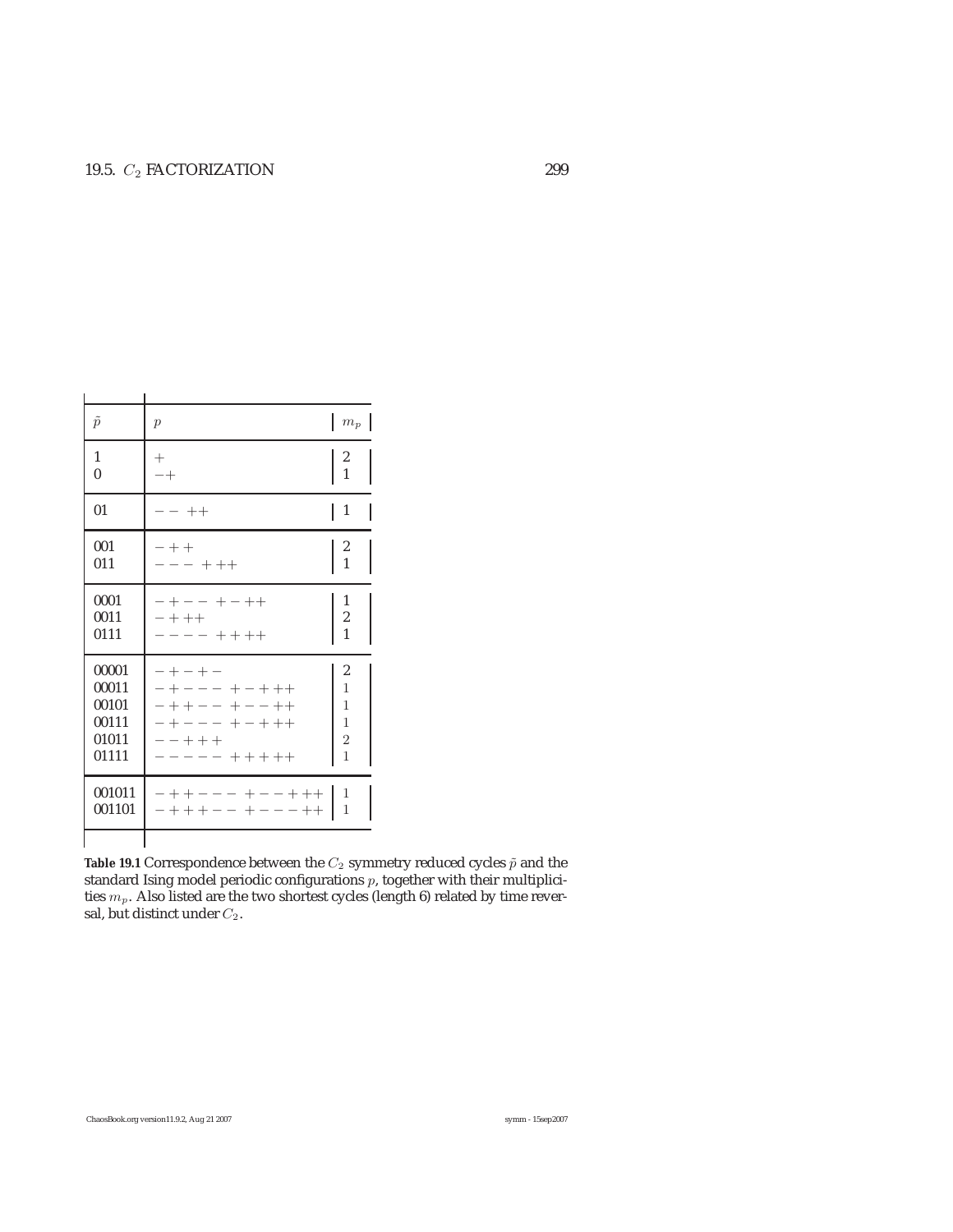contribute to the antisymmetric subspace

$$
A_1 \t A_2
$$
  
boundary:  $(1 - t_p) = (1 - t_{\tilde{p}})(1 - 0t_{\tilde{p}})$  (19.21)

This is the  $1/\zeta$  part of the boundary orbit factorization of Section 19.1.1.

### **19.6** *C*3<sup>v</sup> **factorization: 3-disk game of pinball**

The next example, the  $C_{3v}$  symmetry, can be worked out by a glance at Fig. **??**a. For the symmetric 3-disk game of pinball the fundamental domain is bounded by a disk segment and the two adjacent sections of the symmetry axes that act as mirrors (see Fig. **??**b). The three symmetry axes divide the space into six copies of the fundamental domain. Any trajectory on the full space can be pieced together from bounces in the fundamental domain, with symmetry axes replaced by flat mirror reflections. The binary  $\{0, 1\}$  reduction of the ternary three disk  $\{1, 2, 3\}$  labels has a simple geometric interpretation: a collision of type 0 reflects the projectile to the disk it comes from (back–scatter), whereas after a collision of type 1 projectile continues to the third disk. For example,  $\overline{23} = \cdots 232323 \cdots$  maps into  $\cdots 000 \cdots = \overline{0}$  (and so do  $\overline{12}$  and  $\overline{13}$ ,  $\overline{123} = \cdots 12312 \cdots$  maps into  $\cdots 111 \cdots = \overline{1}$  (and so does  $\overline{132}$ ), and so forth. A list of such reductions for short cycles is given in Table **??**.

 $C_{3v}$  has two 1-dimensional irreducible representations, symmetric and antisymmetric under reflections, denoted  $A_1$  and  $A_2$ , and a pair of degenerate 2-dimensional representations of mixed symmetry, denoted E. The contribution of an orbit with symmetry g to the  $1/\zeta$  Euler product (19.14) factorizes according to

$$
\det (1 - D(h)t) = (1 - \chi_{A_1}(h)t) (1 - \chi_{A_2}(h)t) (1 - \chi_E(h)t + \chi_{A_2}(h)t^2)
$$
\n(19.22)

with the three factors contributing to the  $C_{3v}$  irreducible representations  $A_1$ ,  $A_2$  and  $E$ , respectively, and the 3-disk dynamical zeta function factorizes into  $\zeta = \zeta_{A_1} \zeta_{A_2} \zeta_{E}^2$ . Substituting the  $C_{3v}$  characters [11]

| $C_{3v}$                                 | $A_1$ | A <sub>2</sub> | E                     |
|------------------------------------------|-------|----------------|-----------------------|
| $\epsilon$<br>$C_3, C_3^2$<br>$\sigma_v$ |       | 1              | $\boldsymbol{2}$<br>O |

into (19.22), we obtain for the three classes of possible orbit symmetries (indicated in the first column)

| symm - 15sep2007 |  |  | ChaosBook.org version11.9.2, Aug 21 2007 |
|------------------|--|--|------------------------------------------|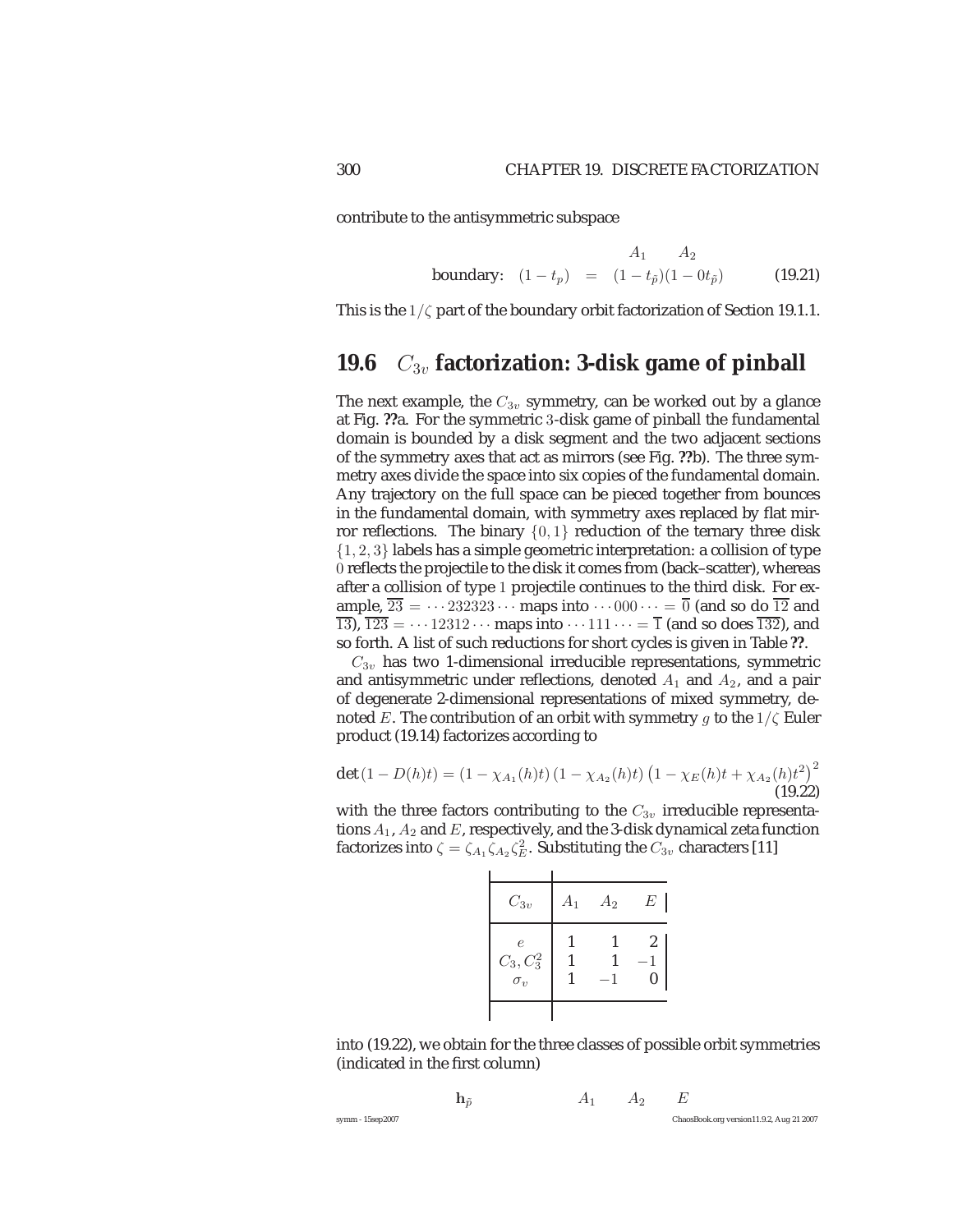#### 19.6.  $C_{3V}$  FACTORIZATION: 3-DISK GAME OF PINBALL 301

$$
e: (1-t_{\tilde{p}})^6 = (1-t_{\tilde{p}})(1-t_{\tilde{p}})(1-2t_{\tilde{p}}+t_{\tilde{p}}^2)^2
$$
  
\n
$$
C_3, C_3^2: (1-t_{\tilde{p}}^3)^2 = (1-t_{\tilde{p}})(1-t_{\tilde{p}})(1+t_{\tilde{p}}+t_{\tilde{p}}^2)^2
$$
  
\n
$$
\sigma_v: (1-t_{\tilde{p}}^2)^3 = (1-t_{\tilde{p}})(1+t_{\tilde{p}})(1+0t_{\tilde{p}}-t_{\tilde{p}}^2)^2.
$$
 (19.23)

where  $\sigma_v$  stands for any one of the three reflections.

The Euler product (17.15) on each irreducible subspace follows from the factorization (19.23). On the symmetric  $A_1$  subspace the  $\zeta_{A_1}$  is given by the standard binary curvature expansion (18.7). The antisymmetric  $A_2$  subspace  $\zeta_{A_2}$  differs from  $\zeta_{A_1}$  only by a minus sign for cycles with an odd number of 0's, and is given in (19.20). For the mixed-symmetry subspace  $E$  the curvature expansion is given by

$$
1/\zeta_E = (1 + zt_1 + z^2t_1^2)(1 - z^2t_0^2)(1 + z^3t_{100} + z^6t_{100}^2)(1 - z^4t_{10}^2)
$$
  
\n
$$
(1 + z^4t_{1001} + z^8t_{1001}^2)(1 + z^5t_{10000} + z^{10}t_{10000}^2)
$$
  
\n
$$
(1 + z^5t_{10101} + z^{10}t_{10101}^2)(1 - z^5t_{10011})^2...
$$
  
\n
$$
= 1 + zt_1 + z^2(t_1^2 - t_0^2) + z^3(t_{001} - t_1t_0^2)
$$
  
\n
$$
+ z^4[t_{0011} + (t_{001} - t_1t_0^2)t_1 - t_{01}^2]
$$
  
\n
$$
+ z^5[t_{00001} + t_{01011} - 2t_{00111} + (t_{0011} - t_0^2)t_1 + (t_1^2 - t_0^2)t_{100}]19.24
$$

We have reinserted the powers of  $z$  in order to group together cycles and pseudocycles of the same length. Note that the factorized cycle expansions retain the curvature form; long cycles are still shadowed by (somewhat less obvious) combinations of pseudocycles.

Referring back to the topological polynomial (13.31) obtained by setting  $t_p = 1$ , we see that its factorization is a consequence of the  $C_{3v}$ factorization of the  $\zeta$  function:

$$
1/\zeta_{A_1} = 1 - 2z \ , \quad 1/\zeta_{A_2} = 1 \ , \quad 1/\zeta_E = 1 + z \ , \tag{19.25}
$$

as obtained from (18.7), (19.20) and (19.24) for  $t_p = 1$ .

Their symmetry is  $K = \{e, \sigma\}$ , so according to (19.11), they pick up the group-theoretic factor  $\mathbf{h}_p = (\mathbf{e} + \sigma)/2$ . If there is no sign change in  $t_p$ , then evaluation of det  $(1 - \frac{e + \sigma}{2} t_{\tilde{p}})$  yields

$$
A_1 \t A_2 \t E
$$
  
boundary:  $(1-t_p)^3 = (1-t_{\tilde{p}})(1-0t_{\tilde{p}})(1-t_{\tilde{p}})^2$ ,  $t_p = (1.49.26)$ 

However, if the cycle weight changes sign under reflection,  $t_{\sigma\tilde{p}} = -t_{\tilde{p}}$ , the boundary orbit does not contribute to the subspace symmetric under reflection across the orbit;

$$
A_1 \t A_2 \t E
$$
  
boundary:  $(1-t_p)^3 = (1-0t_{\tilde{p}})(1-t_{\tilde{p}})(1-t_{\tilde{p}})^2$ ,  $t_p = (1.9.27)$ 

### **Summary**

If a dynamical system has a discrete symmetry, the symmetry should be exploited; much is gained, both in understanding of the spectra and

ChaosBook.org version11.9.2, Aug 21 2007 symm - 15sep2007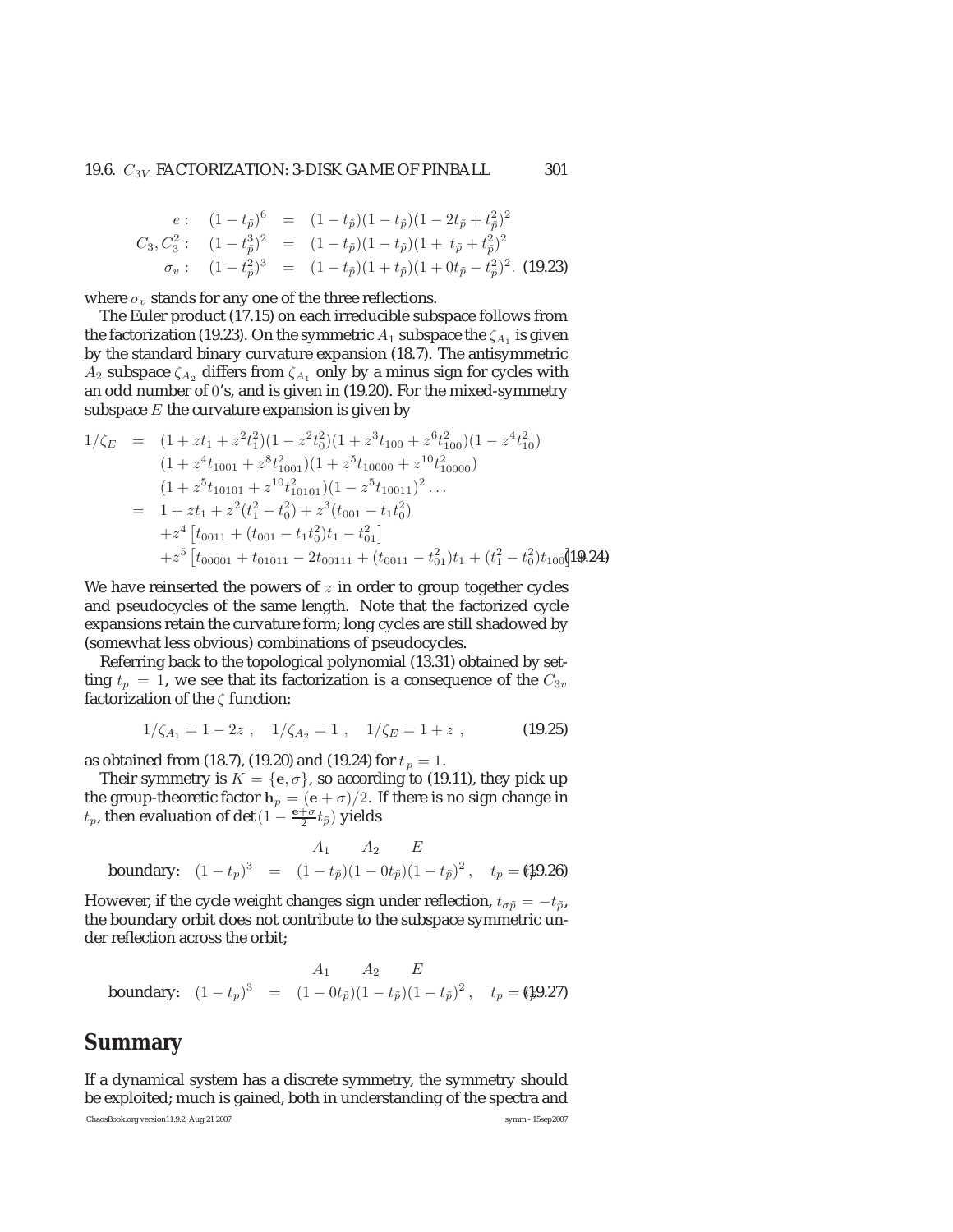ease of their evaluation. Once this is appreciated, it is hard to conceive of a calculation without factorization; it would correspond to quantum mechanical calculations without wave–function symmetrizations.

While the reformulation of the chaotic spectroscopy from the trace sums to the cycle expansions does not reduce the exponential growth in number of cycles with the cycle length, in practice only the short orbits are used, and for them the labor saving is dramatic. For example, for the 3-disk game of pinball there are 256 periodic points of length 8, but reduction to the fundamental domain non-degenerate prime cycles reduces the number of the distinct cycles of length 8 to 30.

In addition, cycle expansions of the symmetry reduced dynamical zeta functions converge dramatically faster than the unfactorized dynamical zeta functions. One reason is that the unfactorized dynamical zeta function has many closely spaced zeros and zeros of multiplicity higher than one; since the cycle expansion is a polynomial expansion in topological cycle length, accommodating such behavior requires many terms. The dynamical zeta functions on separate subspaces have more evenly and widely spaced zeros, are smoother, do not have symmetryinduced multiple zeros, and fewer cycle expansion terms (short cycle truncations) suffice to determine them. Furthermore, the cycles in the fundamental domain sample state space more densely than in the full space. For example, for the 3-disk problem, there are 9 distinct (symmetry unrelated) cycles of length 7 or less in full space, corresponding to 47 distinct periodic points. In the fundamental domain, we have 8 (distinct) periodic orbits up to length 4 and thus 22 different periodic points in 1/6-th the state space, i.e., an increase in density by a factor 3 with the same numerical effort.

We emphasize that the symmetry factorization (19.23) of the dynamical zeta function is *intrinsic* to the classical dynamics, and not a special property of quantal spectra. The factorization is not restricted to the Hamiltonian systems, or only to the configuration space symmetries; for example, the discrete symmetry can be a symmetry of the Hamiltonian phase space [2]. In conclusion, the manifold advantages of the symmetry reduced dynamics should thus be obvious; full state space cycle expansions, such as those of Exercise 18.8, are useful only for cross checking purposes.

### **Further reading**

Symmetry reductions in periodic orbit theory. This chapter is based on long collaborative effort with B. Eckhardt, Ref. [1]. The group-theoretic factorizations of dynamical zeta functions that we develop here were first introduced and applied in Ref. [3]. They are closely related to the symmetrizations introduced by Gutzwiller [**?**] in the context of the semiclassical periodic orbit trace formulas, put into more general group-theoretic context by Robbins [2], whose exposition, together with Lauritzen's [3] treatment of the boundary orbits, has influenced the pre-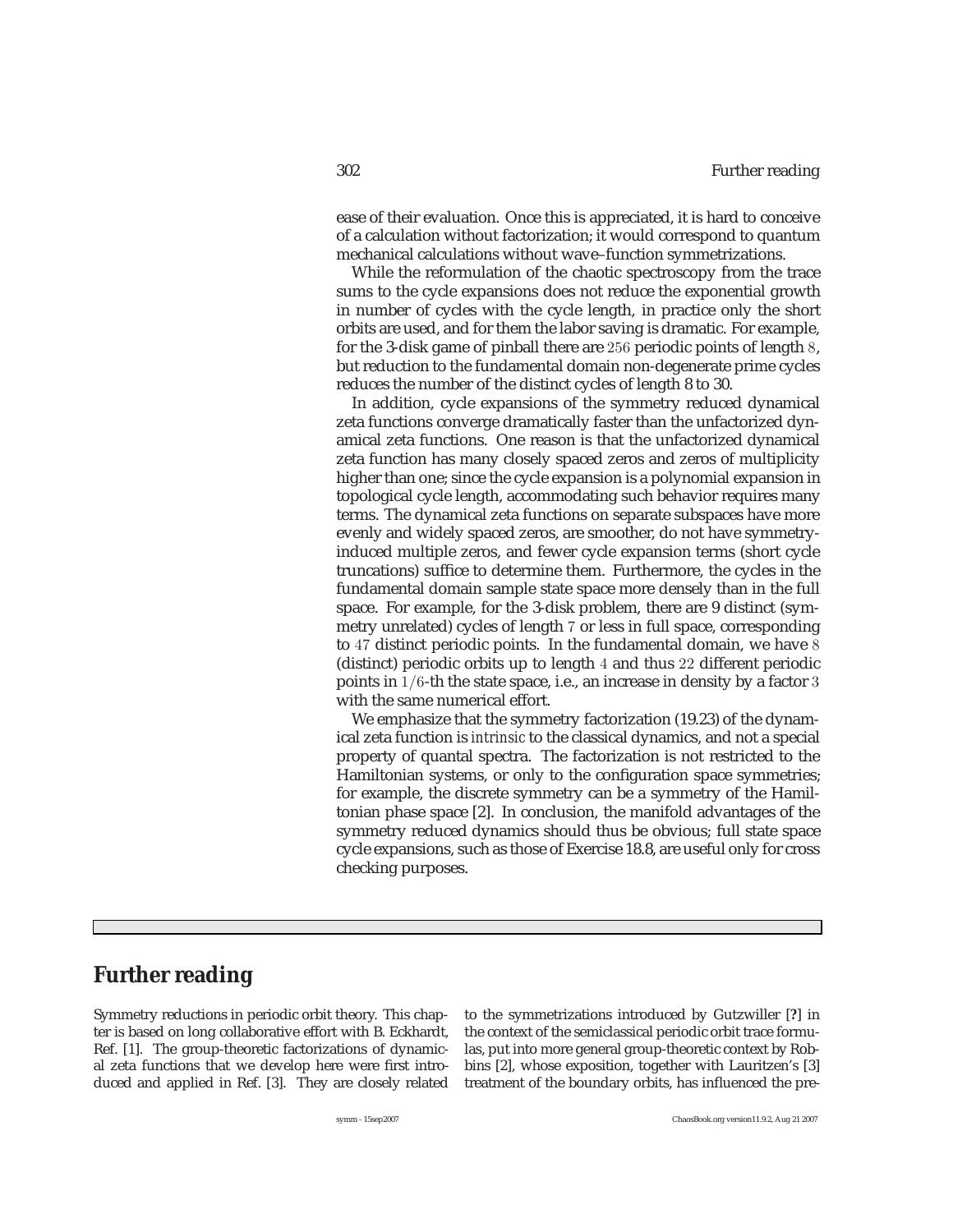#### Exercises 303

sentation given here. The symmetry reduced trace formula for a finite symmetry group  $G = \{e, g_2, \ldots, g_{|G|}\}\$ with  $|G|$  group elements, where the integral over Haar measure in projection (**??**) is replaced by a finite group discrete sum  $|\vec{G}|^{-1} \sum_{g \in G} = 1$ , was derived in Ref. [1]. A related group-theoretic decomposition in context of hyperbolic billiards was utilized in Ref. [4], and for the Selberg's zeta function in Ref. [12]. One of its loftier antecedents is the Artin factorization formula of algebraic number theory, which expresses the zeta-function of a finite extension of a given field as a product of  $L$ -functions over all irreducible representations of the corresponding Galois group.

**Computations.** The techniques of this chapter have been applied to computations of the 3-disk classical and quantum spectra in Refs. [6, **?**], and to a "Zeeman effect" pinball and the  $x^2y^2$  potentials in Refs. [?, 12]. In a larger perspective, the factorizations developed above are special cases of a general approach to exploiting the group-theoretic invariances in spectra computations, such as those used in enumeration of periodic geodesics [4,4,14] for hyperbolic billiards [**?**] and Selberg zeta functions [**?**].

**Other symmetries.** In addition to the symmetries exploited here, time reversal symmetry and a variety of other non-trivial discrete symmetries can induce further relations among orbits; we shall point out several of examples of cycle degeneracies under time reversal. We do not know whether such symmetries can be exploited for further improvements of cycle expansions.

### **Exercises**

- (19.1) **Sawtooth map desymmetrization.** Work out the some of the shortest global cycles of different symmetries and fundamental domain cycles for the sawtooth map of Fig. 9.1. Compute the dynamical zeta function and the spectral determinant of the Perron-Frobenius operator for this map; check explicitly the factorization (19.2).
- (19.2) **2-**d **asymmetric representation.** The above expressions can sometimes be simplified further using standard group-theoretical methods. For example, the  $\frac{1}{2}((tr M)^2 - tr M^2)$  term in (19.16) is the trace<br>of the antisymmetric part of the  $M \times M$  Kronecker of the antisymmetric part of the  $M \times M$  Kronecker product. Show that if  $\alpha$  is a 2-dimensional representation, this is the  $A_2$  antisymmetric representation, and

2-dim: det 
$$
(1 - D_{\alpha}(h)t) = 1 - \chi_{\alpha}(h)t + \chi_{A_2}(h)t^2
$$
. (19.28)

#### (19.3) **3-disk desymmetrization.**

- a) Work out the 3-disk symmetry factorization for the 0 and 1 cycles, i.e. which symmetry do they have, what is the degeneracy in full space and how do they factorize (how do they look in the  $A_1$ ,  $A_2$  and the  $E$  representations).
- b) Find the shortest cycle with no symmetries and factorize it as in a)

ChaosBook.org version11.9.2, Aug 21 2007 exerSymm - 10jan99

- c) Find the shortest cycle that has the property that its time reversal is not described by the same symbolic dynamics.
- d) Compute the dynamical zeta functions and the spectral determinants (symbolically) in the three representations; check the factorizations (19.15) and (19.17).

#### (Per Rosenqvist)

- (19.4) C<sup>2</sup> **factorizations: the Lorenz and Ising systems.** In the Lorenz system [1, 2] the labels + and <sup>−</sup> stand for the left or the right lobe of the attractor and the symmetry is a rotation by  $\pi$  around the *z*-axis. Similarly, the Ising Hamiltonian (in the absence of an external magnetic field) is invariant under spin flip. Work out the factorizations for some of the short cycles in either system.
- (19.5) **Ising model.** The Ising model with two states  $\epsilon_i = \{+, -\}$  per site, periodic boundary condition, and Hamiltonian

$$
H(\epsilon) = -J \sum_{i} \delta_{\epsilon_i, \epsilon_{i+1}},
$$

is invariant under spin-flip:  $+ \leftrightarrow -$ . Take advantage of that symmetry and factorize the dynamical zeta function for the model, i.e., find all the periodic orbits that contribute to each factor and their weights.